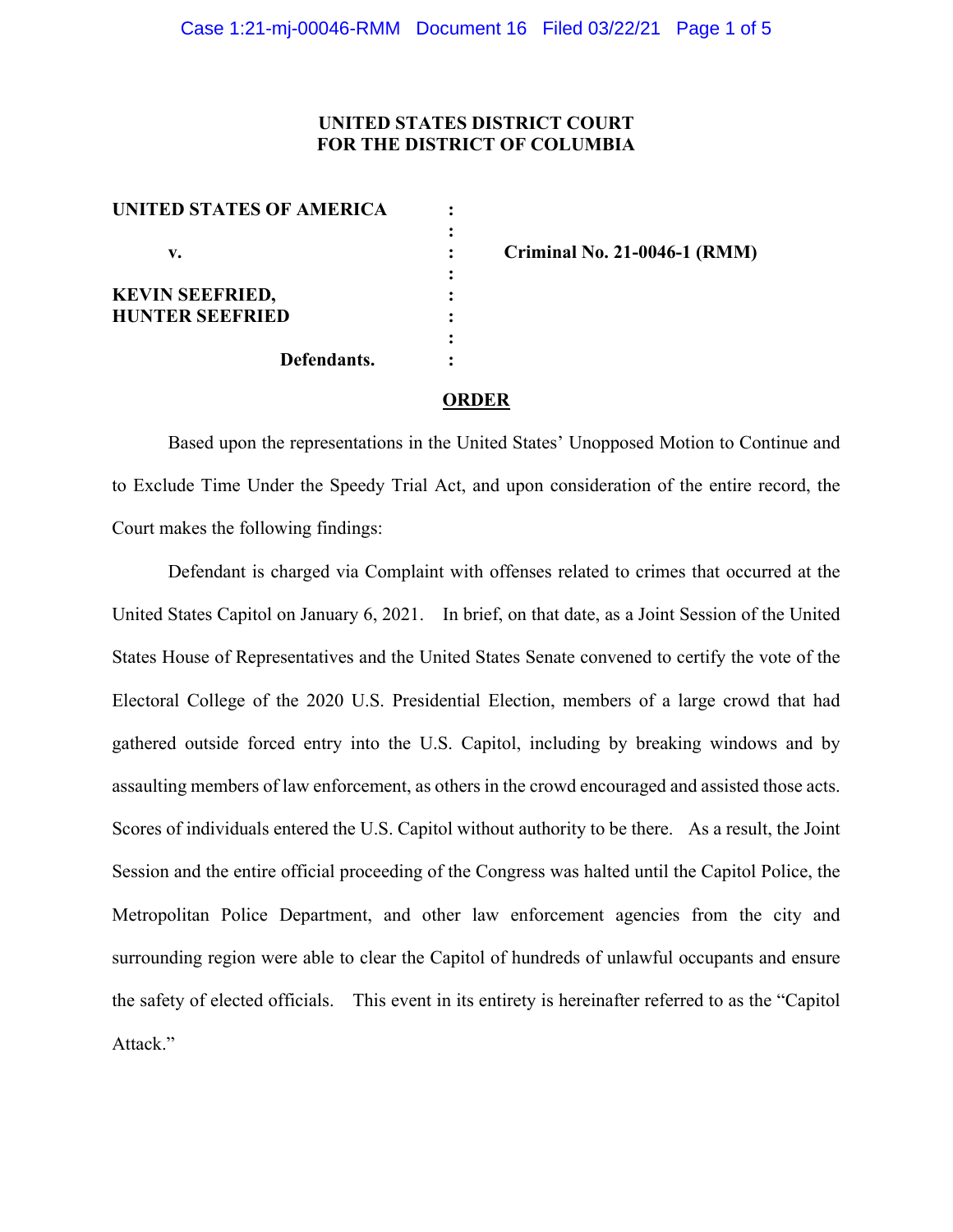### Case 1:21-mj-00046-RMM Document 16 Filed 03/22/21 Page 2 of 5

The investigation and prosecution of the Capitol Attack will likely be one of the largest in American history, both in terms of the number of defendants prosecuted and the nature and volume of the evidence. Over 300 individuals have been charged in connection with the Capitol Attack. The investigation continues and the government expects that at least one hundred additional individuals will be charged. While most of the cases have been brought against individual defendants, the government is also investigating conspiratorial activity that occurred prior to and on January 6, 2021. The spectrum of crimes charged and under investigation in connection with the Capitol Attack includes (but is not limited to) trespass, engaging in disruptive or violent conduct in the Capitol or on Capitol grounds, destruction of government property, theft of government property, assaults on federal and local police officers, firearms offenses, civil disorder, obstruction of an official proceeding, possession and use of destructive devices, and conspiracy.

Defendants charged and under investigation come from throughout the United States, and a combined total of over 900 search warrants have been executed in almost all fifty states and the District of Columbia. Multiple law enforcement agencies were involved in the response to the Capitol Attack, which included officers and agents from U.S. Capitol Police, the District of Columbia Metropolitan Police Department, the Federal Bureau of Investigation, the Department of Homeland Security, the Bureau of Alcohol, Tobacco, Firearms and Explosives, the United States Secret Service, the United States Park Police, the Virginia State Police, the Arlington County Police Department, the Prince William County Police Department, the Maryland State Police, the Montgomery County Police Department, the Prince George's County Police Department, and the New Jersey State Police. Documents and evidence accumulated in the Capitol Attack investigation thus far include: (a) more than 15,000 hours of surveillance and body-

2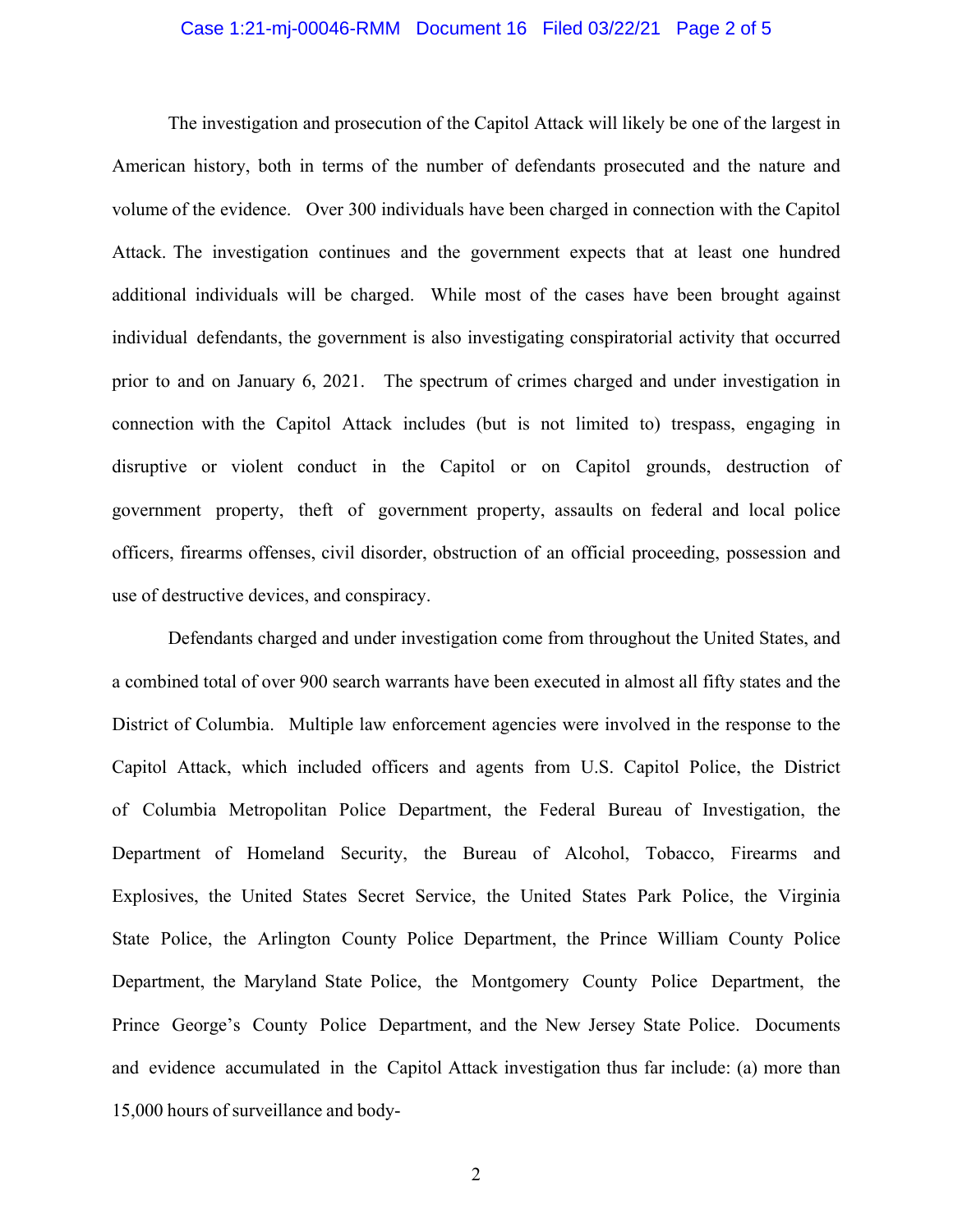# Case 1:21-mj-00046-RMM Document 16 Filed 03/22/21 Page 3 of 5

worn camera footage from multiple law enforcement agencies; (b) approximately 1,600 electronic devices; (c) the results of hundreds of searches of electronic communication providers; (d) over 210,000 tips, of which a substantial portion include video, photo and social media; and (e) over 80,000 reports and 93,000 attachments related to law enforcement interviews of suspects and witnesses and other investigative steps. As the Capitol Attack investigation is still on-going, the number of defendants charged and the volume of potentially discoverable materials will only continue to grow. In short, even in cases involving a single defendant, the volume of discoverable materials is likely to be significant.

The government is developing a comprehensive plan for handling, tracking, processing, reviewing and producing discovery across the Capitol Attack cases. Under the plan, the discovery most directly and immediately related to pending charges in cases involving detained defendants will be provided within the next thirty to sixty days. Cases that do not involve detained defendants will follow thereafter. Such productions will also be supplemented on an on-going basis. In the longer term, the plan will include a system for storing, organizing, searching, producing and/or making available voluminous materials such as those described above in a manner that is workable for both the government and hundreds of defendants. This latter portion of the plan will require more time to develop and implement.

In this case, an ends-of-justice continuance is warranted under 18 U.S.C. § 3161(h)(7)(A) based on the factors described in 18 U.S.C.  $\S$  3161(h)(7)(B)(i)(ii) and (iv). As described above, the Capitol Attack is likely the most complex investigation ever prosecuted by the Department of Justice. Developing a system for storing and searching, producing and/or making available voluminous materials accumulated across hundreds of investigations, and ensuring that such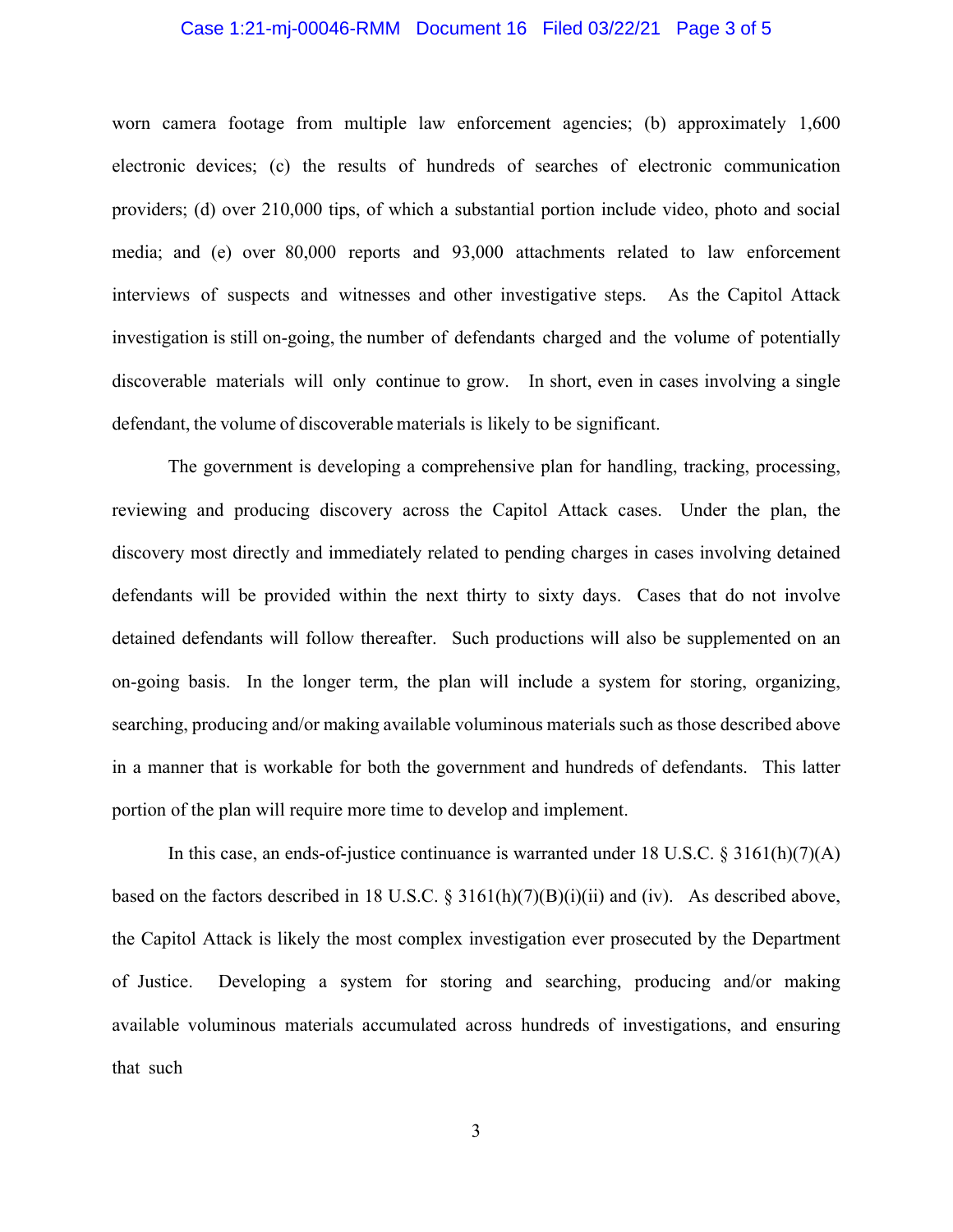# Case 1:21-mj-00046-RMM Document 16 Filed 03/22/21 Page 4 of 5

system will be workable for both the government and defense, will take time. Even after a system is designed and implemented, likely through the use of outside vendors, it will take time to load, process, search and review discovery materials. Further adding to production and review times, certain sensitive materials may require redaction or restrictions on dissemination, and other materials may need to be filtered for potentially privileged information before they can be reviewed by the prosecution.

In sum, due to the number of individuals currently charged across the Capitol Attack investigation and the nature of those charges, the on-going investigation of many other individuals, the volume and nature of potentially discovery materials, and the reasonable time necessary for effective preparation by all parties taking into account the exercise of due diligence, the failure to grant such a continuance in this proceeding would be likely to make a continuation of this proceeding impossible, or result in a miscarriage of justice. Accordingly, the ends of justice served by granting a request for a continuance outweigh the best interest of the public and the defendant in a speedy trial.

Therefore, it is this 22nd day of March, 2021,

**ORDERED** that the United States' Unopposed Motion to Continue and to Exclude Time Under the Speedy Trial Act, is hereby GRANTED; it is further

**ORDERED** that this proceeding is continued to May 24, 2021, at 1:00 P.M. ; and it is further

**ORDERED** that the time period from the date of this Order through and including the date of the next hearing is hereby excluded from the computation of time within which an indictment must be filed under the Speedy Trial Act, 18 U.S.C. § 3161 *et seq*.